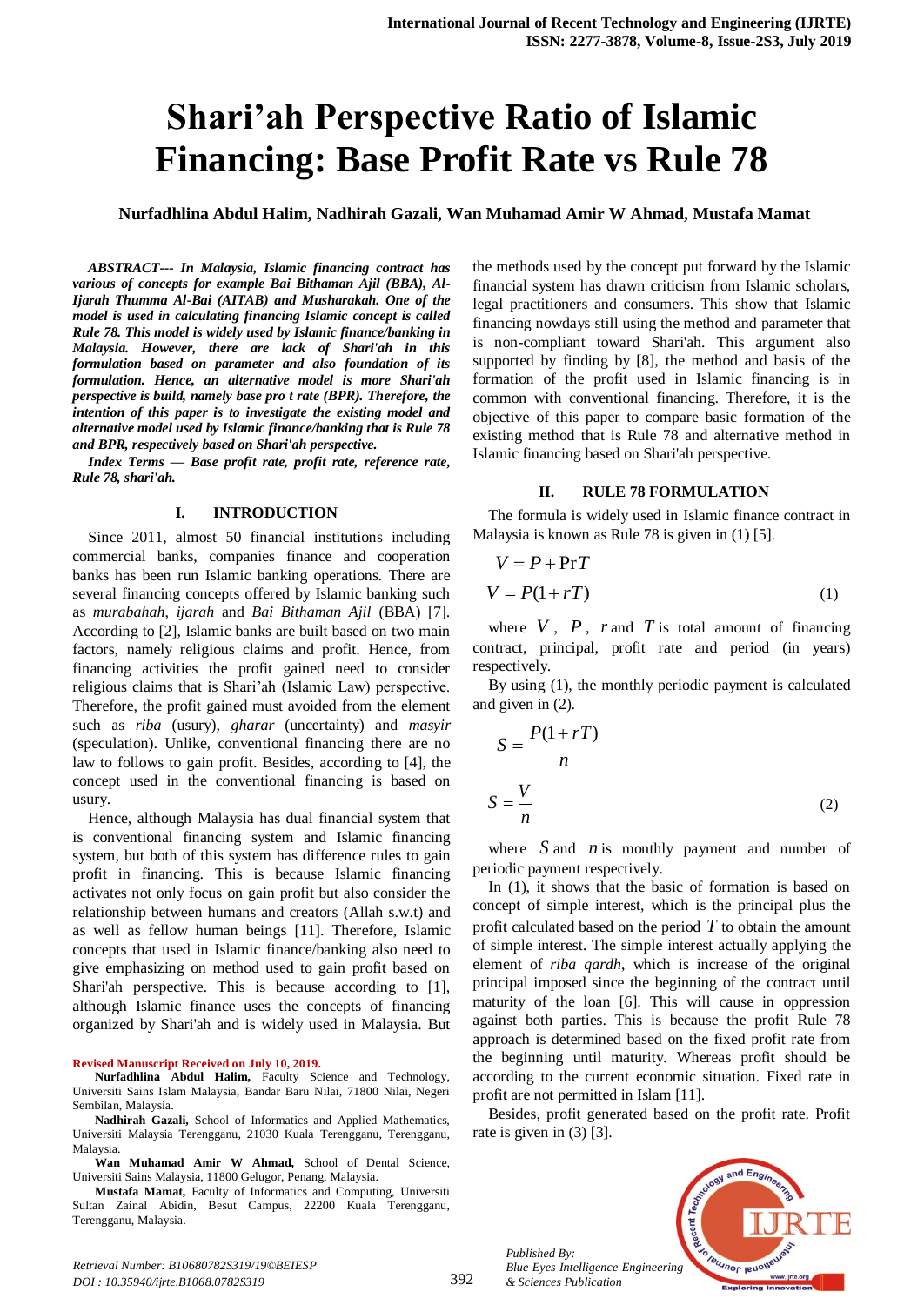$$
r = w + xl + xc + Oc + i
$$
 (3)

with  $w$ ,  $x_i$ ,  $x_c$ ,  $\mathcal{O}_c$  and  $i$  is reference rate, liquidity risk, credit risk, operating cost and profit margin, respectively.

This basic formation of profit rate used nowadays based on reference rate which is base rate (BR). BR is constructed based on two parameter which is benchmark cost of funds and Statutory Reserve Requirement (SRR) [3]. Benchmark cost of funds and the SRR are directly proportional to the overnight policy rate (OPR). OPR is the interest rate between banks and was carried out to ensure sufficient savings in the bank every day [12]. So, the transaction between the bank use OPR as interest rate whether the conventional bank or Islamic banks. However, when the money is used as commodities in a transaction, it falls under the definition of *riba* [11]. Thus, when the OPR affect BR, profit rate of Islamic finance directly have the elements of *riba*. Besides, BR is used for dual financing system, it show that there are no difference between parameter used in Islamic finance and conventional finance [9].

#### **III. ALTERNATIVE FORMULA OF ISLAMIC FINANCING**

An alternative model is known as a base profit rate (BPR) model. This formula construct for financing instrument based on deferred installment contract. This formula implies two components: principal payment and profit. Principal payment in BPR model is applied Shari'ah concept that is *musyarakah mutanaqisah*. While, determination of profit is based on current economic condition that is based on economic bubble size. BPR formula is given in (4) until (9).

First, we consider principal payment by customer done periodically through monthly payment is given in (4).

$$
a = \frac{P}{n} \tag{4}
$$

where  $a$ ,  $P$ ,  $n$  is payment of principal for each period, principal and number of periodic payment respectively.

Secondly, we determine the profit based on rate of bubble size as profit rate alternative by using Generalized Johansen-Ledoit-Sornette (GJLS) model is given in (5), the formations of GJLS model can be refer to [10].

$$
\ln[p(t) - p_1 = F_{LPPL}(t) \tag{5}
$$

where  $F_{LPPL}(t)$ ,  $p_1$  and  $p(t)$  is economic bubble size, intrinsic value and price of a stock index respectively. Hence, bubble size rate (notation,  $\hat{g}$ ) is given in (6).

$$
\hat{g} = \left(\frac{p(t)}{p_1 n'} - \frac{1}{n'}\right) \times 100\%
$$
\n(6)

where  $n'$  is number of periodic stock index data.

However, the profit rate in BPR model has maximum limit obtained from the opinion of scholars. Subject to

maximum limit of 
$$
\hat{g} \le \frac{33.33\%}{12}
$$
 and  $\hat{g} \ge 0$ , where the

value of  $33.33\%$  can be referring to [10].

Lastly, the monthly payment of BPR model is given in (7).

$$
S_t = a + U_t
$$
  
\n
$$
S_t = a + \hat{g}(P - ta)
$$
\n(7)

The determination of amount (notation,  $V$  ) of the Islamic financing instrument is commonly given in (8).

$$
V = \sum_{t=1}^{n} S_{t}
$$
  

$$
V = \sum_{t=1}^{n} (a + \hat{g}(P - ta))
$$
 (8)

The return on principal (notation,  $U$ ) generated in (8) is given in (9).

$$
U = \sum_{t=1}^{n} (a + \hat{g}(P - ta)) - P
$$
  
 
$$
U = V - P
$$
 (9)

### **IV. RESULTS AND DISCUSSION**

The empirical test on Rule 78 model and BPR model rate by using same data for comparison purposes as below:

Principal: RM45000.00

Tenure (years): 3

Tenure (months): 36

For Rule 78 model, the profit rate is 6% yearly. Table 1 shows the illustration execution by using Rule 78 model.

**Table 1: Illustration execution by using Rule 78 model**

|                | Periodical | Profit                      | Principal    | Remaining |
|----------------|------------|-----------------------------|--------------|-----------|
|                |            |                             |              |           |
| Period         |            | <b>Payment Amortisation</b> | Amortisation | Principal |
| 0              |            |                             |              | 45000.00  |
| 1              | 1475.00    | 486.49                      | 988.51       | 44011.49  |
| 2              | 1475.00    | 472.97                      | 1002.03      | 43009.46  |
| 3              | 1475.00    | 459.46                      | 1015.54      | 41993.92  |
| $\overline{4}$ | 1475.00    | 445.95                      | 1029.05      | 40964.86  |
| 5              | 1475.00    | 432.43                      | 1042.57      | 39922.30  |
|                |            |                             |              |           |
|                |            |                             |              |           |
| ٠              |            |                             |              |           |
| 33             | 1475.00    | 54.05                       | 1420.95      | 5243.92   |
| 34             | 1475.00    | 40.54                       | 1434.46      | 3809.46   |
| 35             | 1475.00    | 27.03                       | 1447.97      | 2361.49   |
| 36             | 1475.00    | 13.51                       | 1461.49      | 900.00    |
| Total          | 53100.00   |                             |              |           |



*Published By:*

*& Sciences Publication*